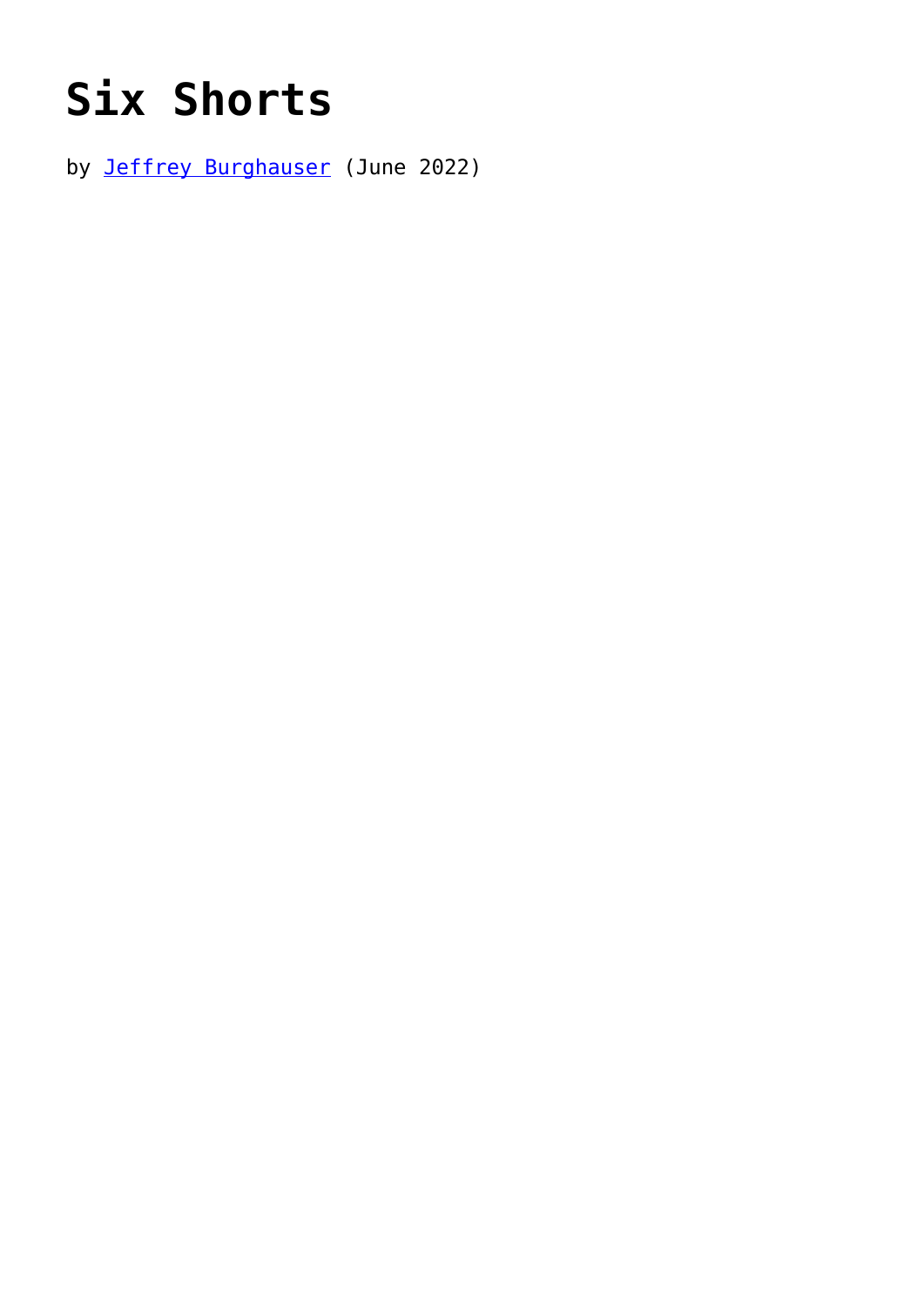

*Music Party, East Cowes Castle*, J. M. W. Turner, 1835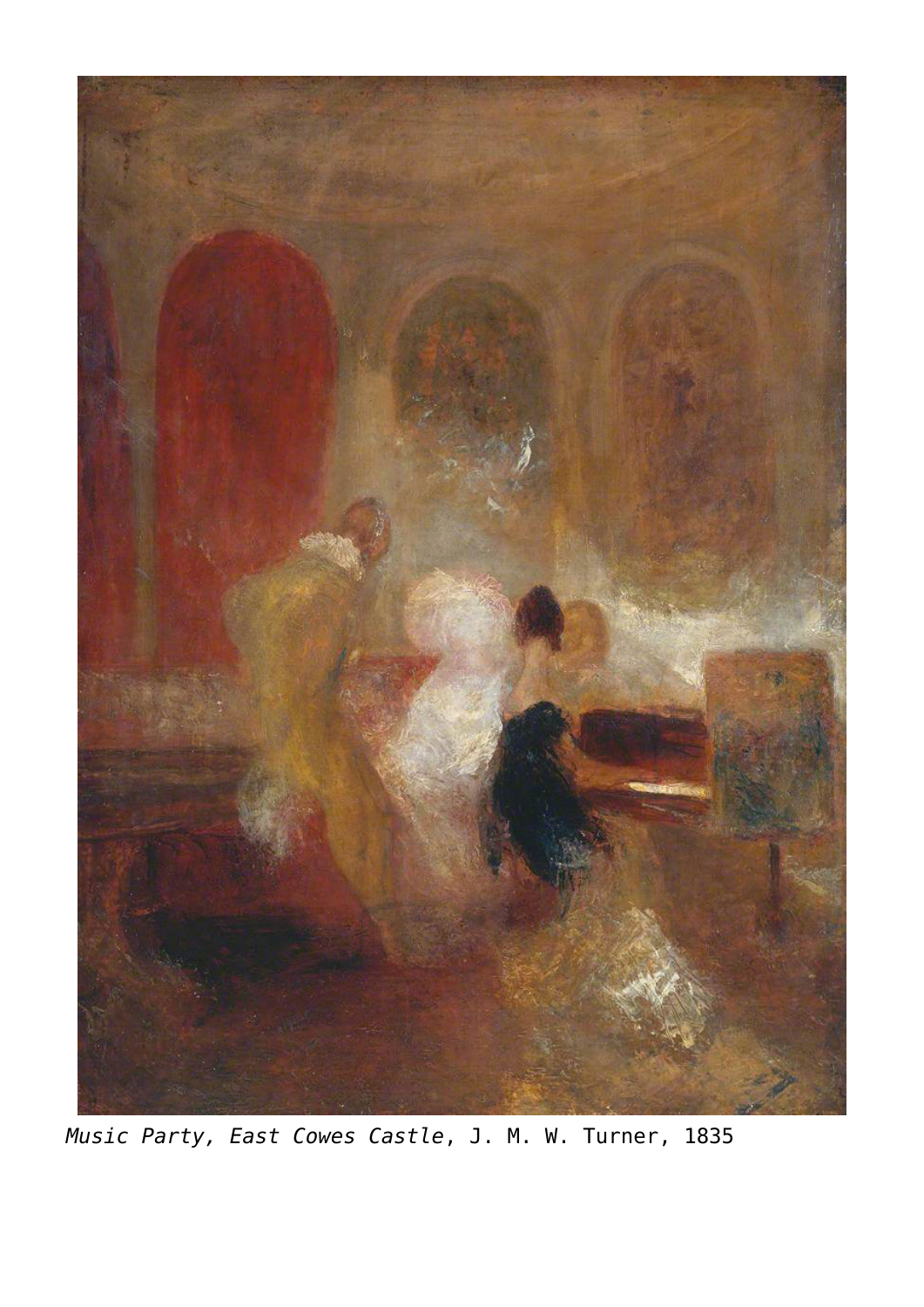*Israeli Musician* Whilst many music makers (I Discovered) boldly slay the drear, Sheer Fear of Death as with a knife, Idan Raichel must occupy A rather more exclusive tier: His music slays the Fear of Life.

[2] On Tim Eriksen *Interpreter of Traditional American Folk Music*

Bandages untwist in his Voice. "Life," his notes mean, \_\_"Shouldn't be too clean." Thankfully, it seldom is.

## [3] *Caveat Emptor*

[1] On Idan Raichel

"The National Association of REALTORS® defines stigmatized property as: 'a property that has been psychologically impacted by an event which occurred, or was suspected to have occurred, on the property, such event being one that has no physical impact of any kind.' Many circumstances can stigmatize a property—location, murder or suicide in the house, alleged hauntings, or a notorious previous owner."—From the National Association of REALTORS® Website

Every book of Real Poetry is (in A sense quite near to this one) stigmatized.

[4] Reciprocity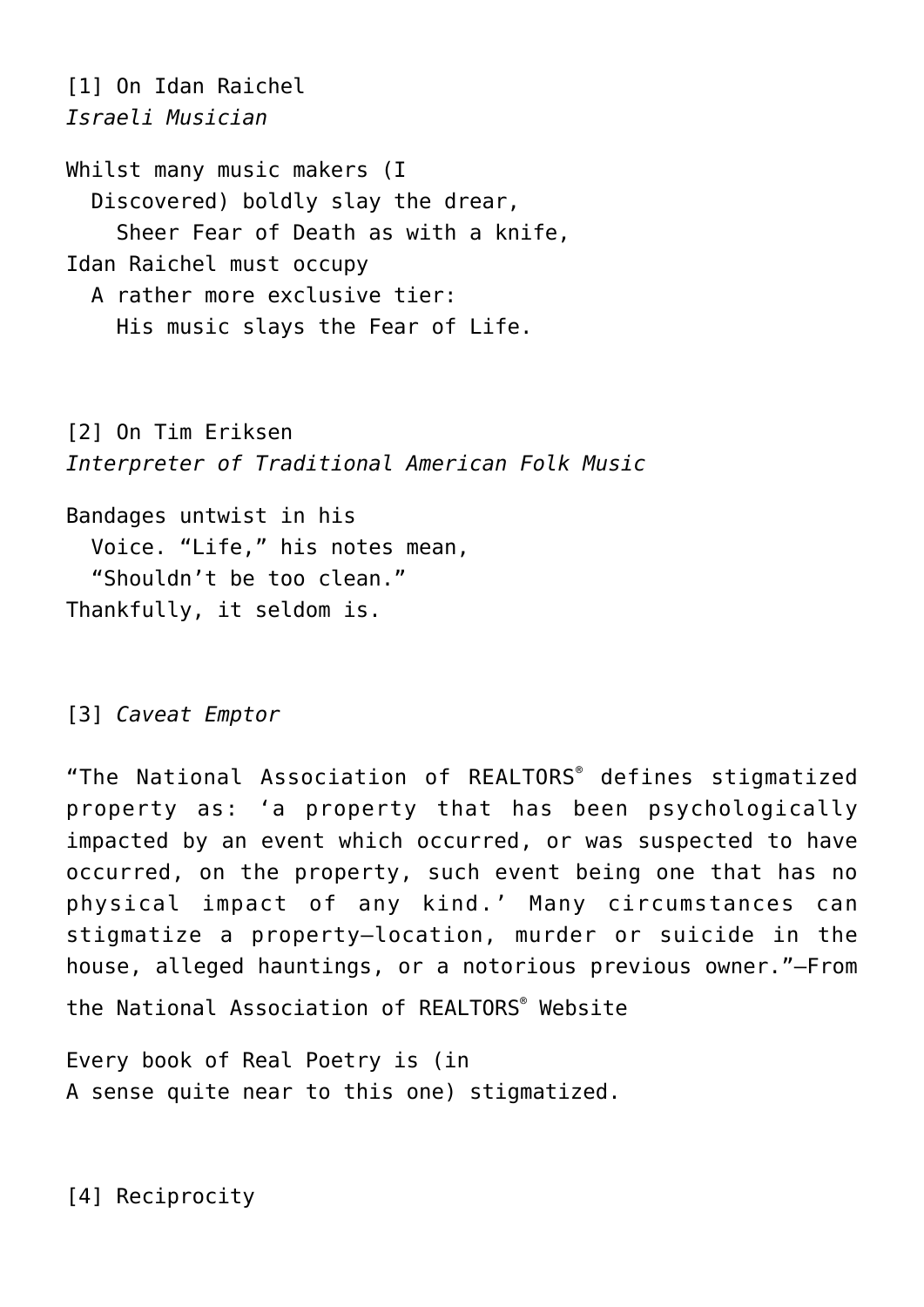I teeter on the Edge of a Void; A Void teeters on the Edge of me.

[5] Connoisseur

Some are connoisseurs of wine, Verses, whisky, lightly dressed Virgins, Modernist design— *\_\_I'm* a connoisseur of Rest.

[6] The Circumcellions

The leaders of the Circumcellions assumed the title of 'Captains of the Saints'; their principal weapon, as they were indifferently provided with swords and spears, was a huge and weighty club, which they termed an 'Israelite,' and the wellknown sound of 'Praise be to God!' which they used as their cry of war, diffused consternation over the unarmed provinces of Africa."—Edward Gibbon, *Decline and Fall of the Roman Empire*[\[\\*\]](#page-3-0)

<span id="page-3-1"></span>One sometimes sees Creation holding still.

Observe the tattered pictures as they come, Each one grotesquely individual,

As if the whole Created World were some Mnemonic used by God so that He might \_\_\_\_Remember something else—His *real* delight.

<span id="page-3-0"></span>[\[\\*\]](#page-3-1) *Decline and Fall of the Roman Empire*. Vol. II. Boston: E. P. Dutton & Company, 1914. p. 317.